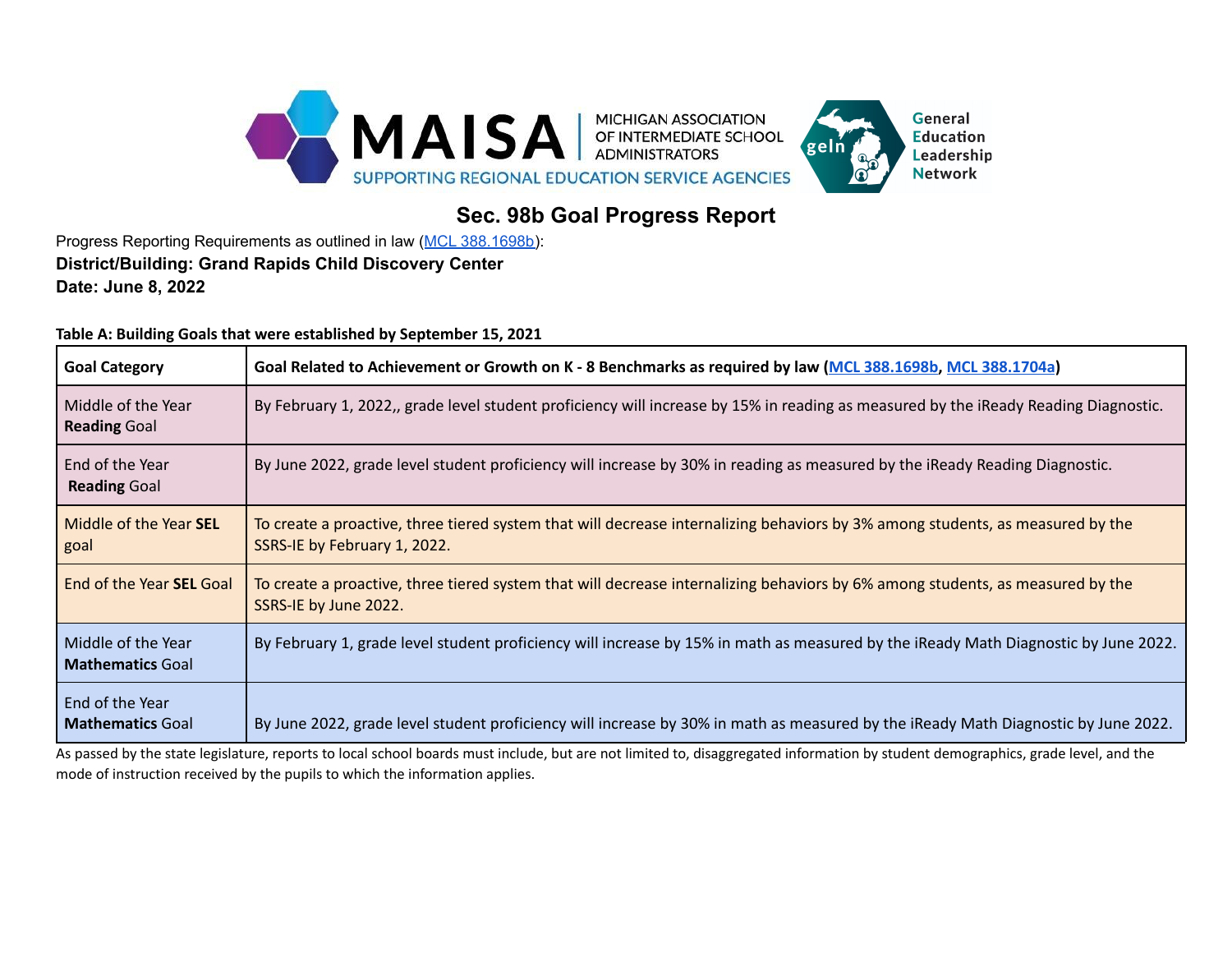| <b>Reporting</b><br>Category<br>Suggest reporting<br>on subgroups<br>where n≥20 | <b>Baseline Data</b><br>September 2021            |                                      |                                                                                          | <b>By First Board Meeting in</b><br>February 2022 |                                      |                                                                                             | No Later than<br>Last Day of School Year       |                                      |                                                                                             |
|---------------------------------------------------------------------------------|---------------------------------------------------|--------------------------------------|------------------------------------------------------------------------------------------|---------------------------------------------------|--------------------------------------|---------------------------------------------------------------------------------------------|------------------------------------------------|--------------------------------------|---------------------------------------------------------------------------------------------|
|                                                                                 | <b>Reading</b><br>% on or<br>Above Grade<br>Level | Math<br>% on or Above<br>Grade Level | <b>SEL</b><br>(Optional<br>Goal)<br>% High Risk for<br>Internalizing<br><b>Behaviors</b> | <b>Reading</b><br>% on or<br>Above Grade<br>Level | Math<br>% on or Above<br>Grade Level | <b>SEL</b><br>(Optional<br>Goal)<br>% High Risk<br>for<br>Internalizing<br><b>Behaviors</b> | <b>Reading</b><br>% on or Above<br>Grade Level | Math<br>% on or Above<br>Grade Level | <b>SEL</b><br>(Optional<br>Goal)<br>% High Risk<br>for<br>Internalizing<br><b>Behaviors</b> |
| <b>All Students</b><br>(273)                                                    | 54%                                               | 34%                                  | 23.99%                                                                                   | 70%                                               | 58%                                  | 12.4%                                                                                       | 78%                                            | 67%                                  | 5%                                                                                          |
| Female (126)                                                                    | 65%                                               | 31%                                  |                                                                                          | 77%                                               | 57%                                  |                                                                                             | 82%                                            | 65%                                  |                                                                                             |
| Male (146)                                                                      | 44%                                               | 37%                                  |                                                                                          | 65%                                               | 58%                                  |                                                                                             | 75%                                            | 69%                                  |                                                                                             |
| <b>Black (23)</b>                                                               | 19%                                               | 5%                                   |                                                                                          | 38%                                               | 38%                                  |                                                                                             | 38%                                            | 31%                                  |                                                                                             |
| White (185)                                                                     | 63%                                               | 38%                                  |                                                                                          | 78%                                               | 63%                                  |                                                                                             | 87%                                            | 75%                                  |                                                                                             |
| Two or More<br>Races (62)                                                       | 38%                                               | 31%                                  |                                                                                          | 56%                                               | 48%                                  |                                                                                             | 69%                                            | 60%                                  |                                                                                             |
| Special Ed                                                                      | 43%                                               | 25%                                  |                                                                                          | 57%                                               | 54%                                  |                                                                                             | 72%                                            | 66%                                  |                                                                                             |
| Non-Special Ed                                                                  | 55%                                               | 35%                                  |                                                                                          | 73%                                               | 58%                                  |                                                                                             | 79%                                            | 68%                                  |                                                                                             |

## **Table B: Achievement Benchmark Assessment - By Student Demographics**